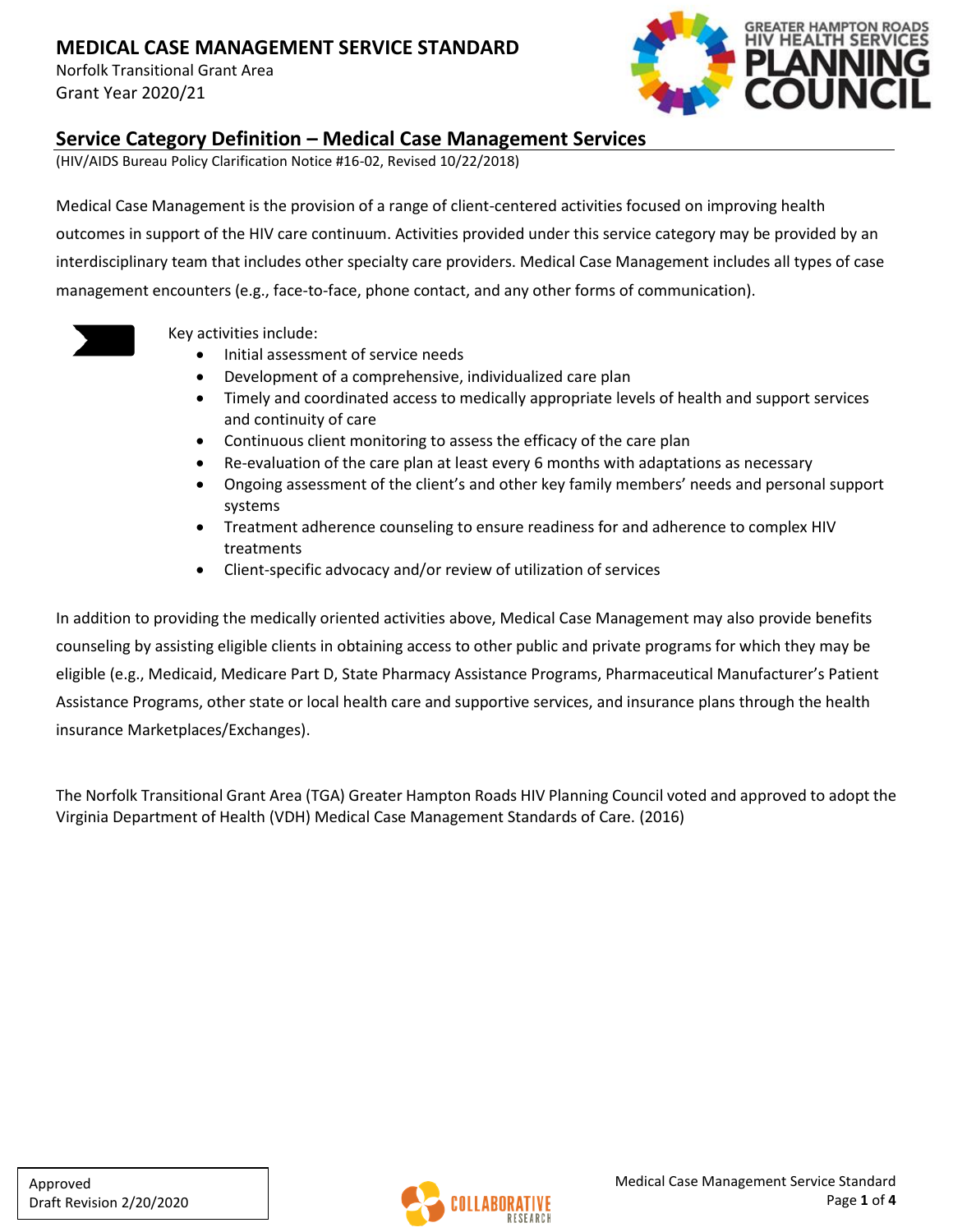Norfolk Transitional Grant Area Grant Year 2020/21



#### **Personnel Qualifications**

Medical Case Management services will be provided by staff who meet the minimum requirements and qualifications listed in this section.

- 1. Master Social (MSW), Certified Social Worker (CSW), Licensed Clinical Social Worker (LCSW), Licensed Social Worker (LSW) are preferred; **OR**
- 2. Bachelor of Social Work (BSW); or other related health or human service degree from an accredited college or university with two years of experience working with HIV diagnosed populations, chronic illness populations, or underserved populations; **OR**
- 3. A Bachelor's degree from an accredited college or university, with four years of experience working with HIV diagnosed populations, chronic illness populations, or underserved populations; **OR**
- 4. Current licensed registered nurse (RN). If licensed, a copy of the most current license must be kept in the personnel file; **OR**
- 5. An Associate degree from an accredited college, with at least six years of experience working as a RWHAP nonmedical case manager, HIV diagnosed populations, chronic illness populations, or underserved populations; **OR**

All Medical Case Managers must complete a minimum training that includes, but are not limited to, the following areas:

- 1. HIV case management standards; **AND/OR**
- 2. AIDS Drug Assistance Program requirements; **AND/OR**
- 3. Health Insurance Premium and Cost Sharing Assistance program; **AND/OR**
- 4. HIV disease processes, treatment, testing, legal ramifications to include confidentiality, counseling/referral and prevention, and ethics (Such as Fundamentals of HIV/HCV Counseling and Testing Training); **AND/OR**
- 5. At least one (1) hour of cultural diversity training annually; **AND/OR**
- 6. Medicaid, Medicare, and Marketplace training/updates; **AND/OR**
- 7. Health education, risk-reduction, and harm reductions; **AND/OR**
- 8. STI prevention strategies, pre-exposure prophylaxis (PrEP), and post-exposure prophylaxis (PEP); **AND/OR**
- 9. Access to and knowledge of all RWHAP core and support services in the TGA; **AND/OR**
- 10. Access to and knowledge of non-RWHAP funded services that ensures that the RWHAP remains the payer of last resort.

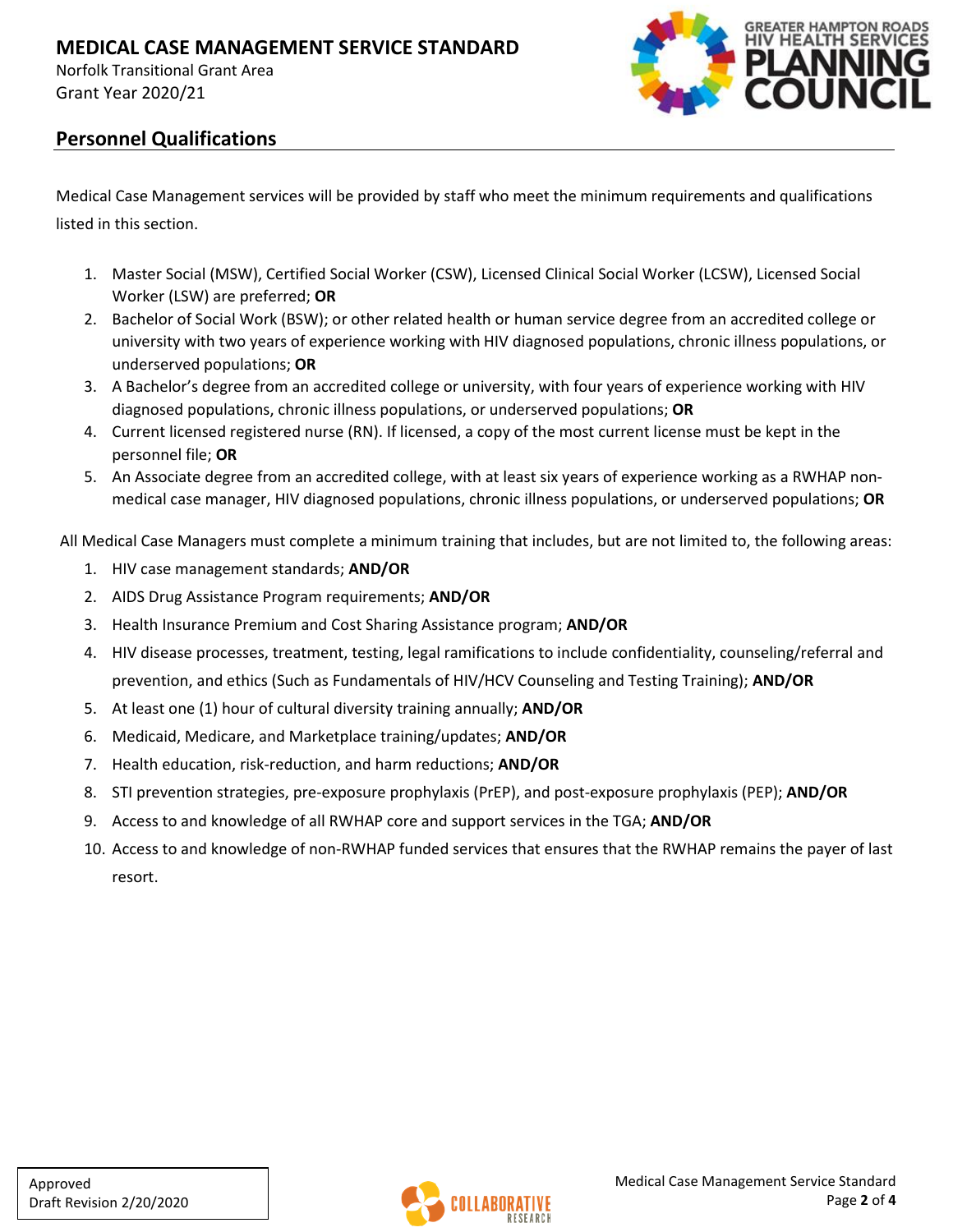Norfolk Transitional Grant Area Grant Year 2020/21



#### **Subrecipient Responsibilities**

- o Provide written assurances and maintain documentation showing that medical case management services are provided by trained professionals who are either medically credentialed or trained health care staff and operate as part of the clinical care team
- o Maintain client records that include the required elements for compliance with contractual and Ryan White programmatic requirements, including required case management activities such as services and activities, the type of contact, and the duration and frequency of the encounter